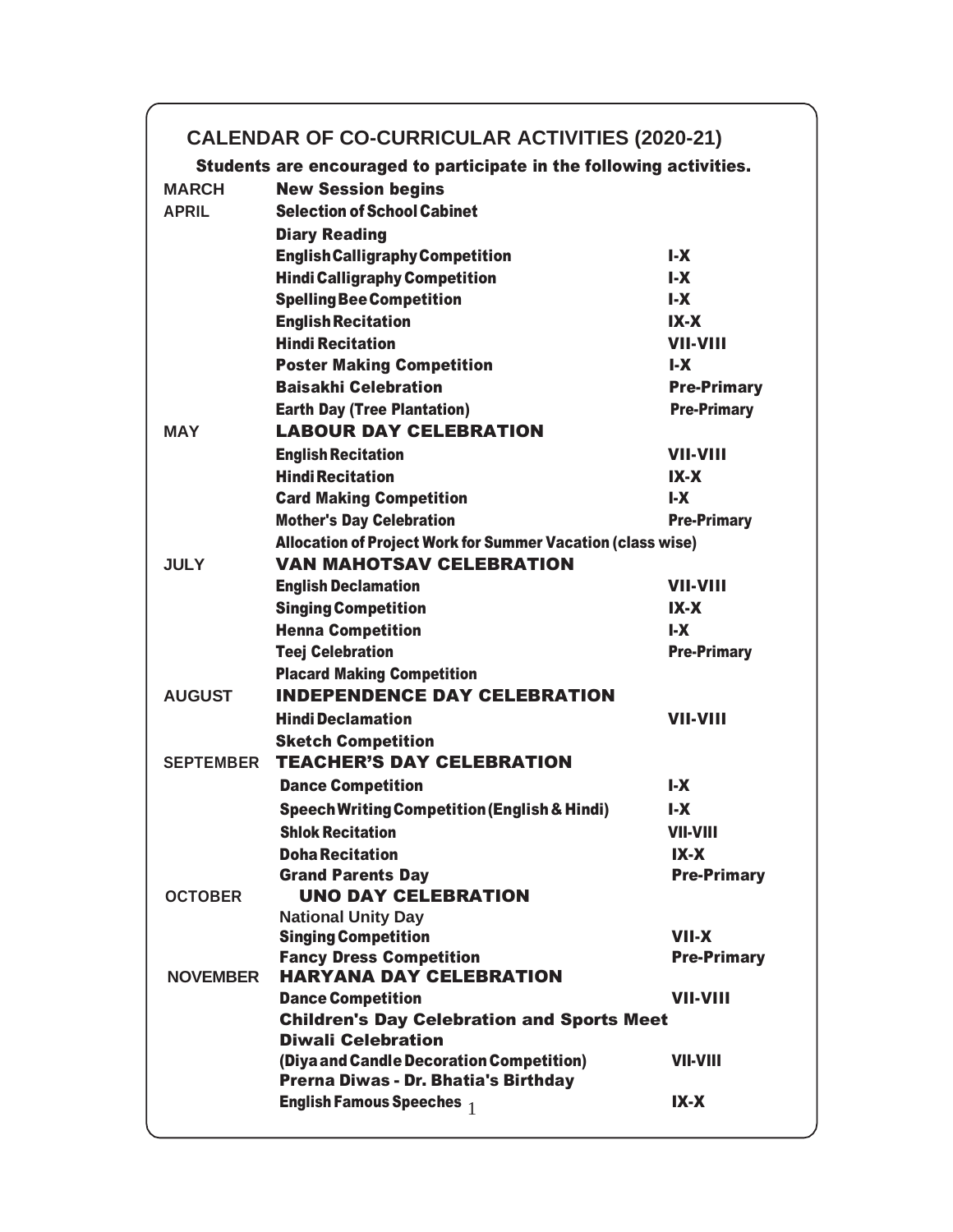| <b>DECEMBER</b>                                                                                                                       | <b>Christmas Celebration</b><br><b>Hindi Famous Speeches Competition</b><br><b>Greeting Card Competition</b><br><b>Rangoli Competition</b><br><b>Annual Prize Distribution and Declaration of Best House</b>                                                         | <b>VII-VIII</b><br><b>VII-X</b>                                                    |
|---------------------------------------------------------------------------------------------------------------------------------------|----------------------------------------------------------------------------------------------------------------------------------------------------------------------------------------------------------------------------------------------------------------------|------------------------------------------------------------------------------------|
| <b>JANUARY</b>                                                                                                                        | <b>FOUNDER'S DAY</b><br><b>Republic Day Celebration</b><br><b>Career Counselling</b>                                                                                                                                                                                 | X                                                                                  |
| <b>FEBRUARY</b><br><b>Literary</b><br>$\bullet$<br>$\bullet$<br><b>Hindi</b><br>$\bullet$<br><b>GANIT</b><br>$\bullet$<br>*<br>*<br>¥ | The following weeks will be observed during the course of the year:-<br><b>General Knowledge</b><br>$\bullet$<br>Meditation Day will be observed Monday and Tuesday.<br>Reading Day will be observed on Thursday and Friday.<br>Club Activities will be on Saturday. | <b>Social Service</b><br><b>Mass Recitation</b><br><b>Vigilance Awareness Week</b> |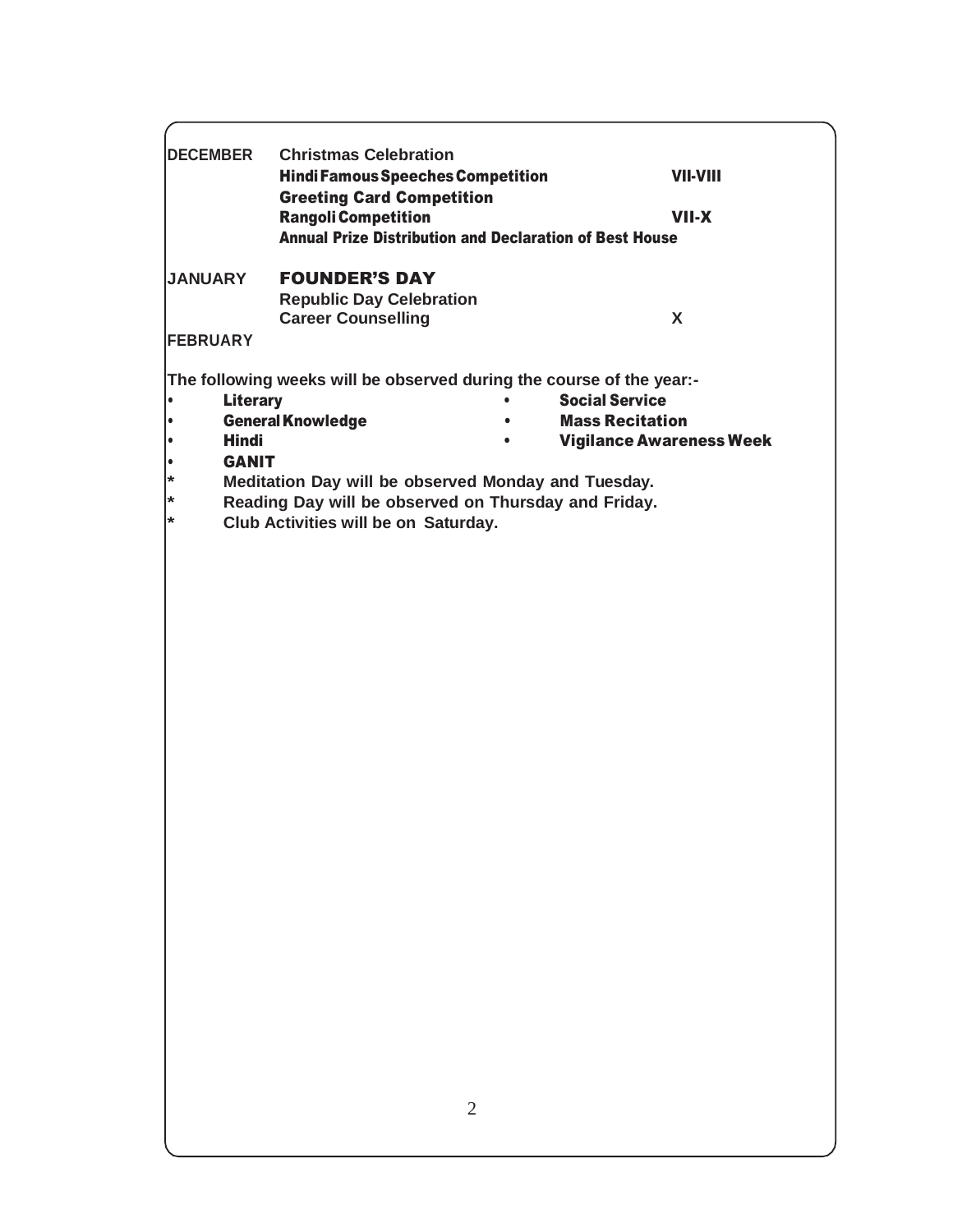| <b>CLASS TEST SCHEDULE 2020-2021</b><br>$I-V$                                                     |                                                                  |                                                                     |                                         |                                                                             |                                             |                                                          |
|---------------------------------------------------------------------------------------------------|------------------------------------------------------------------|---------------------------------------------------------------------|-----------------------------------------|-----------------------------------------------------------------------------|---------------------------------------------|----------------------------------------------------------|
| <b>Date</b>                                                                                       | Day                                                              | ı                                                                   | Ш                                       | Ш                                                                           | IV                                          | $\mathsf{V}$                                             |
| $27 - 4 - 20$<br>$29 - 4 - 20$<br>$1 - 5 - 20$<br>$2 - 5 - 20$<br>$4 - 5 - 20$<br>$6 - 5 - 20$    | Monday<br>Wednesday<br>Friday<br>Saturday<br>Monday<br>Wednesday | English<br>Maths<br>Hindi<br><b>EVS</b><br>$\overline{\phantom{0}}$ | Hindi<br><b>EVS</b><br>English<br>Maths | Maths<br>English<br>S.St.<br>G.Sc.<br>Hindi                                 | G.Sc.<br>S.St.<br>English<br>Hindi<br>Maths | English<br>Maths<br>Hindi<br>G.Sc.<br>S.St.<br>III Lang. |
| $24 - 7 - 20$<br>$27 - 7 - 20$<br>$28 - 7 - 20$<br>$29 - 7 - 20$<br>$30 - 7 - 20$<br>$4 - 8 - 20$ | Friday<br>Monday<br>Tuesday<br>Wednesday<br>Thursday<br>Tuesday  | English<br>Maths<br>Hindi<br><b>EVS</b>                             | Hindi<br><b>EVS</b><br>English<br>Maths | Maths<br>English<br>S.St.<br>$\qquad \qquad \blacksquare$<br>G.Sc.<br>Hindi | G.Sc.<br>S.St.<br>English<br>Hindi<br>Maths | English<br>Maths<br>Hindi<br>G.Sc.<br>S.St.<br>III Lang. |
| $2 - 11 - 20$<br>$3-11-20$<br>$5 - 11 - 20$<br>$6 - 11 - 20$<br>$7 - 11 - 20$<br>$9-11-20$        | Monday<br>Tuesday<br>Thursday<br>Friday<br>Saturday<br>Monday    | English<br>Maths<br>Hindi<br><b>EVS</b>                             | Hindi<br><b>EVS</b><br>English<br>Maths | Maths<br>English<br>S.St.<br>$\overline{\phantom{m}}$<br>G.Sc.<br>Hindi     | G.Sc.<br>S.St.<br>English<br>Hindi<br>Maths | English<br>Maths<br>Hindi<br>G.Sc.<br>S.St.<br>III Lang. |
| $28 - 1 - 21$<br>$29 - 1 - 21$<br>$30 - 1 - 21$<br>$1 - 2 - 21$<br>$2 - 2 - 21$<br>$3 - 2 - 21$   | Thursday<br>Friday<br>Saturday<br>Monday<br>Tuesday<br>Wednesday | English<br>Maths<br>Hindi<br><b>EVS</b><br>$\qquad \qquad -$        | Hindi<br><b>EVS</b><br>English<br>Maths | Maths<br>English<br>S.St.<br>G.Sc.<br>Hindi                                 | G.Sc.<br>S.St.<br>English<br>Hindi<br>Maths | English<br>Maths<br>Hindi<br>G.Sc.<br>S.St.<br>III Lang. |